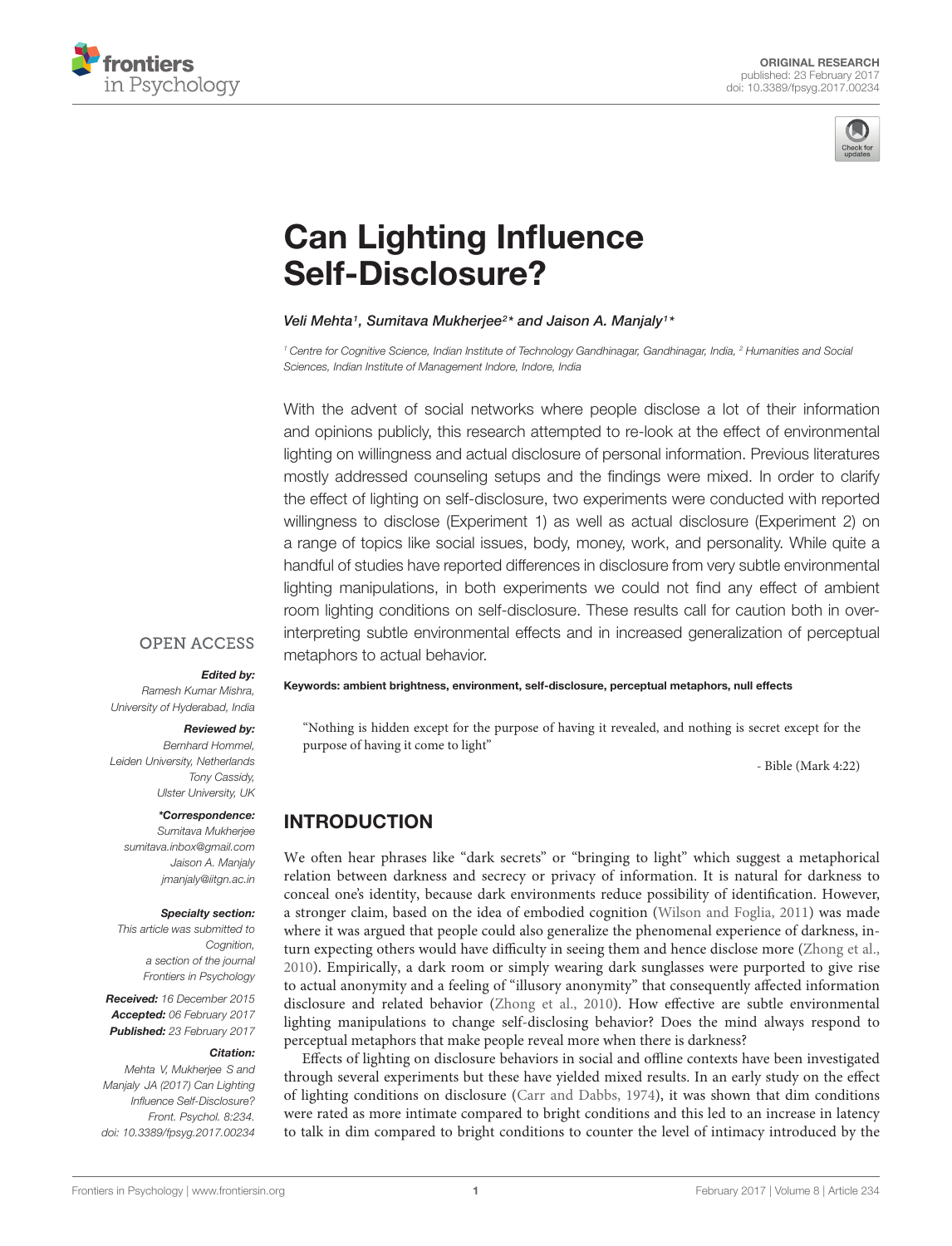dim condition. [Chaikin et al.](#page-5-3) [\(1976\)](#page-5-3) also showed greater degree of disclosure amongst participants in intimate compared to nonintimate settings. Non-intimate settings included, among other things, an overhead direct florescent light and intimate settings included, among other things, indirect lighting through a floor lamp and a small table lamp. Similarly, [Bille'](#page-5-4)s [\(2015\)](#page-5-4) ethnographic account revealed the role of light in bringing about experiences of community, connection and intimacy amongst neighborhood residents.

However, when [Lecomte et al.](#page-5-5) [\(1981\)](#page-5-5) manipulated lighting, distance and amount of time for interaction, they did not find any significant effect of lighting on client disclosure. Further, [Gifford](#page-5-6) [\(1988\)](#page-5-6) found that more intimate communication takes place in bright compared to dim lighting conditions. In yet another study [\(Okken et al.,](#page-5-7) [2013\)](#page-5-7) investigating the level of disclosure between patient and physician, it was found that in situations of high perceived threat (to health), brightly lit consulting rooms elicited greater positive affective experiences and greater intended selfdisclosure due to an increase in perceived spaciousness caused by brightness of light.

Some studies have also made attempts to elucidate the mechanisms by which the effects of lighting environments on self-disclosure can be explained. Dim lighting played a role in producing relaxation and positive emotions [\(Flynn et al.,](#page-5-8) [1973;](#page-5-8) [Flynn,](#page-5-9) [1988;](#page-5-9) [Baron et al.,](#page-5-10) [1992\)](#page-5-10). Participants rated dimly lit dining areas to inspire greater sociability, positive emotion as well as behavioral intention compared to brightly lit dining areas while dining with a special friend [\(Wardono et al.,](#page-5-11) [2012\)](#page-5-11). A study by [Miwa and Hanyu](#page-5-12) [\(2006\)](#page-5-12) showed that dim lighting lead to more pleasant and relaxed feelings in the participants leading to greater disclosure. Indeed, it has been suggested that dim lighting does result in a positive mood [\(Baron et al.,](#page-5-10) [1992\)](#page-5-10) and positive mood could lead to greater disclosure [\(Forgas,](#page-5-13) [2011\)](#page-5-13). A similar study [\(Stefanone et al.,](#page-5-14) [2009\)](#page-5-14) indicated that people who perceive their environment to be warm and pleasant tend to disclose more over web-blogs. These findings claim that positive, warm and relaxing feeling could be the mediating factor that brings about increased disclosure in presence of dim lighting conditions. However, the dynamics behind the effect of lighting conditions on selfdisclosure may not be that straightforward. For instance, [Steidle](#page-5-15) [and Werth](#page-5-15) [\(2014\)](#page-5-15) have reported that people tend to have greater self-awareness and tend to exert greater extent of reflective selfcontrol when exposed to bright compared to dim environments and did not find effects of lighting on perceived anonymity. Thus, there seem to be multiple possible explanations for the observed effect of different lighting conditions on self-disclosure.

Effects of lighting on self-disclosure are far from conclusive. There are a couple of ways in which the discrepancies in the results could be understood. First, the independent manipulations and context in most of the studies were counseling or medical settings and hence there might be additional variables that add variability to the data like client–counselor relationship, décor, trust, gender, or perceived health threats, etc. These studies have hardly investigated the effect of lighting condition in isolation. Another important concern is the dependent measure that ranged from sentences spoken to ratings. Additionally, several mechanisms have been suggested like positive mood

[\(Miwa and Hanyu,](#page-5-12) [2006\)](#page-5-12), perceived spaciousness [\(Okken et al.,](#page-5-7) [2013\)](#page-5-7), self-awareness, self-control [\(Steidle and Werth,](#page-5-15) [2014\)](#page-5-15), and perceived anonymity [\(Zhong et al.,](#page-5-1) [2010\)](#page-5-1) which make it complicated to predict effects in future studies.

The experiments in this paper addressed the issue of lighting on self-disclosure measured in two different ways: the willingness to disclose (Experiment 1) and actual disclosure (Experiment 2). We used the context of online self-disclosure in the cover story given the commonality of self-disclosure in social media. With increasing social networking, personal and private information are available for public access, often as a result of self-disclosure. Given conflicting findings from the past literature (e.g., [Lecomte](#page-5-5) [et al.,](#page-5-5) [1981;](#page-5-5) [Gifford,](#page-5-6) [1988;](#page-5-6) [Okken et al.,](#page-5-7) [2013\)](#page-5-7) we took the role of a skeptic to find whether there is a significant effect of ambient lighting environments.

# EXPERIMENT 1: WILLINGNESS TO **DISCLOSE**

## **Participants**

Fifty-seven students from Indian Institute of Technology at Gandhinagar, Gujarat (age  $= 18-27$  years, males  $= 46$ , females = 11) participated in the experiment voluntarily. A formal institutional review board was not present when data was initially collected and hence we used guidelines from the Helsinki declaration of ethics for human behavioral studies. Participation was voluntary with the option of exiting the study at any point in time.

## Method

This experiment was conducted individually in a room that contained a single table and a chair so that participants could comfortably write their responses. Two kinds of lighting fixtures were used to manipulate the amount of lighting in the room. A tubular florescent lamp (OSRAM T5, 28 W) was turned on during the 'Bright' lighting condition and a CFL (Lighto, 5 W CFL) was turned on during the 'Dim' lighting condition. Participants were randomly assigned to either the Bright or Dim lighting conditions. The ambient light in the room during both the conditions was measured using a Luxmeter (Seconic L-308S) by placing it horizontally on the table where participants were expected to place their questionnaires and fill them up. The ambient light was recorded as 40 lux during the 'Dim' condition and 372 lux in the 'Bright' condition (see Images 1 and 2 in Supplementary Material for snapshots of the room under different lighting conditions).

The experiment was conducted in two parts. During the first part, participants were told to rate the extent to which they would talk about certain kinds of information on a social networking site that is publicly accessible. Ratings were from 1 to 7 ( $1 =$  least willing to disclose and  $7 =$  most willing to disclose). Thirty items were selected from Jourard's Self Disclosure Questionnaire [\(Jourard and Lasakow,](#page-5-16) [1958\)](#page-5-16) related to a range of attitudes toward social issues, body, money, work, and personality (see Table 1 in Supplementary Material for all items). Sample items were "How I wish I looked; my ideas for overall appearance." and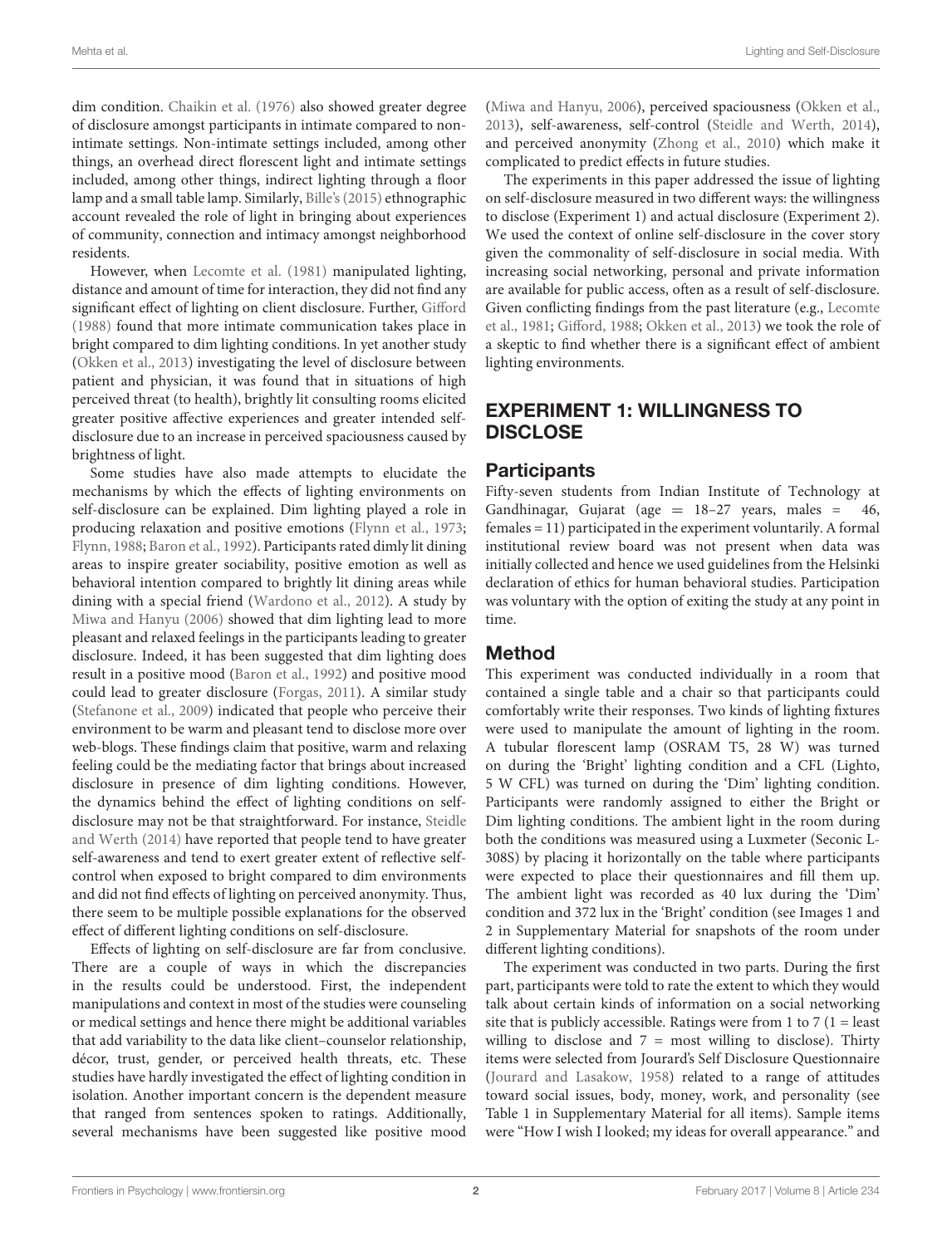| S. No.           | Variable measured             | Mean (SD): Dim | Mean (SD): Bright | <b>Analysis</b>                                                                                  |
|------------------|-------------------------------|----------------|-------------------|--------------------------------------------------------------------------------------------------|
| $\mathbf{1}$ .   | Perceived Anonymity           | 4.07(1.51)     | 3.81(1.79)        | Mann-Whitney $U = 355.0$ , $n_1 = 28$ , $n_2 = 27$ ,<br>$p = 0.69$ , two-tailed.                 |
| 2.               | Environmental Self Awareness  | 5.00(1.82)     | 4.85(1.74)        | Mann-Whitney $U = 232.5$ , $n_1 = 28$ , $n_2 = 27$ ,<br>$p = 0.66$ , two-tailed                  |
| 3.               | Public Self Awareness         | 1.85(1.11)     | 3.37(2.15)        | Mann-Whitney $U = 232.5$ , $n_1 = 28$ , $n_2 = 27$ ,<br>and $p = 0.01$ <sup>*</sup> , two tailed |
| $\overline{4}$ . | <b>Private Self Awareness</b> | 5.50(1.42)     | 5.62(0.88)        | Mann-Whitney $U = 371$ , $n_1 = 28$ , $n_2 = 27$ ,<br>and $p = 0.89$ , two-tailed                |
| 5.               | Affective experience          | 5.08(1.38)     | 5.09(1.18)        | Mann-Whitney $U = 367.0$ , $n_1 = 28$ , $n_2 = 27$ ,<br>and $p = 0.85$ , two-tailed.             |
| 6.               | Perceived Threat              | 2.14(1.43)     | 2.74 (1.76)       | Mann-Whitney $U = 299$ , $n_1 = 28$ , $n_2 = 27$ ,<br>and $p = 0.17$ , two-tailed                |
| 7.               | Perceived Spaciousness        | 2.67(1.33)     | 2.94(1.63)        | Mann-Whitney $U = 346.5$ , $n_1 = 28$ , $n_2 = 27$ ,<br>and $p = 0.59$ , two-tailed              |

<span id="page-2-0"></span>TABLE 1 | Mean and standard deviation (SD) of responses to all the feedback items for both conditions measured in Experiment 1 along with results of Mann–Whitney U-test for each comparison.

<sup>∗</sup>Statistically significant effect.

<span id="page-2-1"></span>TABLE 2 | Mean and SD of responses to all the feedback items for both conditions measured in Experiment 2 along with results of Mann–Whitney U-test for each comparison.

| S. No. | Variable measured             | Mean (SD): Dim | Mean (SD): Bright | <b>Analysis</b>                                                               |
|--------|-------------------------------|----------------|-------------------|-------------------------------------------------------------------------------|
| 5.     | Perceived Anonymity           | 4.0(1.53)      | 3.96(1.72)        | Mann-Whitney $U = 383.0$ , $n_1 = n_2 = 28$ , and<br>$p = 0.88$ , two-tailed  |
| 6.     | Environmental Self Awareness  | 4.89(1.59)     | 4.61(2.13)        | Mann-Whitney $U = 384.5$ , $n_1 = n_2 = 28$ , and<br>$p = 0.90$ , two-tailed  |
| 7.     | <b>Public Self Awareness</b>  | 2.36(1.59)     | 2.35(1.39)        | Mann-Whitney $U = 379$ , $n_1 = n_2 = 28$ , and<br>$p = 0.82$ two-tailed      |
| 8.     | <b>Private Self Awareness</b> | 5.86(1.14)     | 5.71(1.01)        | Mann-Whitney $U = 345.5$ , $n_1 = n_2 = 28$ , and<br>$p = 0.41$ , two-tailed  |
| 13.    | Affective experience          | 5.09(1.26)     | 5.2(1.14)         | Mann-Whitney $U = 377.0$ , $n_1 = n_2 = 28$ , and<br>$p > 0.81$ , two-tailed  |
| 14.    | Perceived threat              | 2.79(1.83)     | 2.32(1.63)        | Mann-Whitney $U = 336.5$ , $n_1 = n_2 = 28$ , and<br>$p = 0.35$ , two-tailed  |
| 17.    | Perceived spaciousness        | 3.2(1.54)      | 2.32(1.49)        | Mann-Whitney $U = 255.5$ , $n_1 = n_2 = 28$ , and<br>$p = 0.02$ *, two-tailed |

<sup>∗</sup>Statistically significant effect.

"Whether or not I have savings and the amount of my savings." The items were printed on a paper on which they had to rate their willingness to talk about each of them. The questionnaire was given to participants who sat alone in the room to fill it up.

After the participant completed the questionnaire, the person walked to the experimenter who was waiting outside and was handed over a 'feedback form'. The feedback form was intended to get feedback about the room that was being used for the current study. Among the different environmental and affective variables suggested in previous literatures, we included perceived anonymity, self-awareness, affective experience, perceived spaciousness and perceived threat. The following items were used: (i) two items related to Perceived Anonymity adapted from [Zhong et al.](#page-5-1) [\(2010\)](#page-5-1); (ii) one item each relating to self-awareness about surroundings, public self-awareness and private self-awareness selected from the Situational Self Awareness Scale [\(Govern and Marsch,](#page-5-17) [2001\)](#page-5-17) based on the loading factors, (iii) two items measuring Perceived spaciousness adapted from [Okken et al.](#page-5-7) [\(2013\)](#page-5-7); (iv) three items

measuring affective experience adapted from [Okken et al.](#page-5-7) [\(2013\)](#page-5-7), and (v) one item measuring perceived threat ('While doing the task, I felt a threat to my privacy and social image'). These items were intended to measure environmental and affective states that might be affected by environmental lighting as suggested by previous researchers. All items were to be rated on seven point bipolar scales from 'Strongly Disagree' to 'Strongly Agree'. Finally, participants were asked to rate the extent of perceived lighting of the room on a seven point bipolar scale from Dim to Bright. The complete list of items used in the feedback form has been given in Table 3 of Supplementary Material. Participants were debriefed at the end of the study.

## **Results**

Lighting was perceived to be less in the dim condition ( $M = 3.04$ ) and  $SD = 1.11$ ) compared to the bright condition ( $M = 4.67$  and  $SD = 1.24$ ), showing that our manipulation of luminance worked (Mann–Whitney  $U = 130$ ,  $n_1 = 28$ ,  $n_2 = 27$ , and  $p = 0.0001$ , twotailed). The 30 items from the Self-Disclosure questionnaire were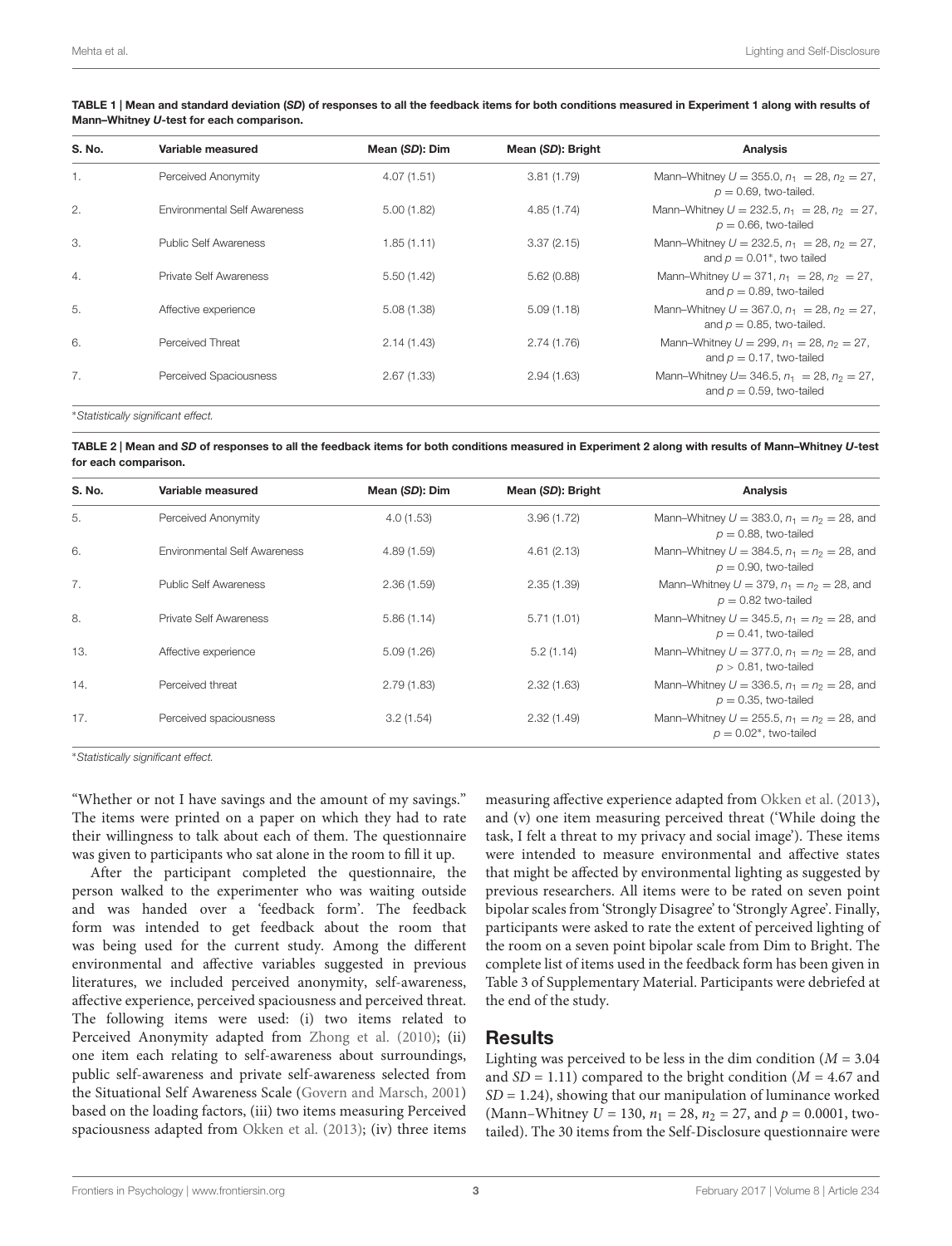found to be reliable for the present study ( $\alpha = 0.88$ ) and hence the responses of each of the participants on all the 30 questions were averaged to achieve a representative score for willingness to self-disclose. One participant from the Dim condition and one participant from the Bright condition were removed from analysis, as the age was an outlier  $(>2.5 S_D)$ . Willingness to self-disclose in the 'Bright' condition ( $M = 3.89$  and  $SD = 0.77$ ) was similar to the 'Dim' condition ( $M = 3.76$  and  $SD = 0.95$ ),  $F(1,53) = 0.323, p = 0.57, \text{ and } \eta_{\rm p}^2 = 0.006^1.$  $F(1,53) = 0.323, p = 0.57, \text{ and } \eta_{\rm p}^2 = 0.006^1.$  $F(1,53) = 0.323, p = 0.57, \text{ and } \eta_{\rm p}^2 = 0.006^1.$ 

Next, we examined whether any of the affective variables were reported to be different by participants in the dim versus bright groups. **[Table 1](#page-2-0)** provides information about differences between two groups with respect to environmental and affective variables.

As shown in **[Table 1](#page-2-0)**, public self-awareness was significantly lower (Mann–Whitney  $U = 232.5$ ,  $n_1 = 28$ ,  $n_2 = 27$ , and  $p = 0.01$ , two tailed) in the dim ( $M = 1.86$  and  $SD = 1.11$ ) compared to the bright condition ( $M = 3.37$  and  $SD = 2.15$ ). No other effect of two lighting conditions was found on environmental or affective variables. We explored if the effect of lighting on willingness to disclose could be indirect, i.e., whether lighting environment could influence willingness to disclose information through its impact on self-awareness by conducting a Path Analysis (see Table 1 in Supplementary Material). This analysis also did not reveal an effect of lighting on willingness to disclose through a mediating effect of self-awareness.

Finally, an ANCOVA was calculated with gender as a covariate, on willingness to disclose ratings. This analysis also did not show any significant effect of lighting conditions on willingness to disclose,  $F(1,52) = 0.308$ ,  $p = 0.58$ , and  $\eta_p^2 = 0.006$ . These results clearly show that neither did lighting conditions have any effect on willingness to disclose nor were any affective or environmental variables significantly affected by the ambient lighting conditions.

# EXPERIMENT 2: ACTUAL DISCLOSURE

We used the same items but asked participants to voluntarily disclose their attitudes and information for each of those items to check if the effects are similar for actual disclosure compared to willingness to disclose.

# **Participants**

Fifty-six students having demographic characteristics similar to those who participated in the previous study (age  $= 18-25$  years, males  $=$  47, and females  $=$  9) participated voluntarily.

# Method

The same room with similar ambient lighting was used with 40 lux in the 'Dim' condition and 372 lux in the 'Bright' condition (see Supplementary Material for snapshots of the room under different lighting conditions).

As in Experiment 1, in the first part, participants were told that we were aggregating information that may be shared with an online social networking site. They were given the list of all items and were told that it was not compulsory for them to answer all questions. We also instructed them to specifically write 'I don't want to share' if they did not intend to share that information and write 'I don't know' or 'I don't understand' if such be the case. It was mentioned that they should be honest and write the first thing that comes to their mind without thinking too much. The questionnaire was then given to them and the experimenter left the room. The participant sat alone in the room to fill it up. The questionnaire contained the same 30 questions, adapted from the items of self-disclosure questionnaire used in Experiment 1. After the participant completed the questionnaire, the person walked to the experimenter who was waiting outside and was handed over a 'feedback form'. This Feedback form was similar to the one used in the previous study.

## **Results**

Lighting was perceived to be less in the dim condition  $(M = 2.71)$ and  $SD = 0.81$ ) compared to the bright condition ( $M = 4.68$ ) and  $SD = 0.98$ ), confirming our manipulation, Mann–Whitney  $U = 46$ ,  $n_1 = 28$ ,  $n_2 = 28$ , and  $p = 0.0001$ . Each answer to an item was scored as '1' if it was responded to or as '0' if it was stated "I don't want to share". This total score calculated out of 30 was the dependent measure for actual disclosure. The mean number of items responded to in Dim  $(M = 28.71$  and  $SD = 2.54)$ and Bright conditions  $(M = 28.79$  and  $SD = 2)$  was almost similar (See Table 2 in Supplementary Material for mean and percentage of items responded to). There was no effect of lighting on actual disclosure (Mann–Whitney  $U = 368$ ,  $n_1 = n_2 = 28$ , and  $p = 0.67$ , two-tailed)<sup>[2](#page-3-1)</sup>. In order to control for the possibility of most individuals having responded with 'I don't know' as an answer more frequently, a new measure for Actual disclosure was calculated by following formula:

Actual Disclosure =

Total questions responded to without 'I don't want to share'

30 - Total questions with 'I don't know' as response

 $\times100$ 

Even when this new measure of Actual Disclosure was considered, there was no effect of lighting on actual disclosure (Mann–Whitney  $U = 374.5$ ,  $n_1 = n_2 = 28$ , and  $p = 0.76$ , two-tailed)<sup>[3](#page-3-2)</sup>.

Next, we examined whether any of the affective variables were reported to be different by participants in the dim versus bright groups.

<span id="page-3-0"></span><sup>&</sup>lt;sup>1</sup>Mann—Whitney  $U = 366.5$ ,  $n_1 = 28$ ,  $n_2 = 27$ , and  $p = 0.846$ , two-tailed. Mann– Whitney  $U$  is a non-parametric test used to test significance of difference between two-independent samples. This test was used for all other comparisons pertaining to affective and environmental variables, as for those variables, assumptions of normality were not satisfied.

<span id="page-3-1"></span> $2$ Mann–Whitney  $U$  is a non-parametric method of testing for significance of difference between two-independent samples. The Actual disclosure scores for both the groups were not normally distributed and so, Mann–Whitney U was calculated instead of one way ANOVA, as the assumption of normality was not satisfied. On calculating ANOVA with the some data, we get the following result:  $F(1,54) = 0.014, p = 0.907, \text{ and } \eta_p^2 = 0.0001.$ 

<span id="page-3-2"></span><sup>&</sup>lt;sup>3</sup>The Actual Disclosure scores according to the new measure for both the groups were not normally distributed and so, Mann–Whitney U was calculated instead of one way ANOVA, on calculating ANOVA with the some data, we get the following result:  $F(1,54) = 0.008$  and  $p = 0.928$ ,  $\eta_p^2 = 0.0001$ .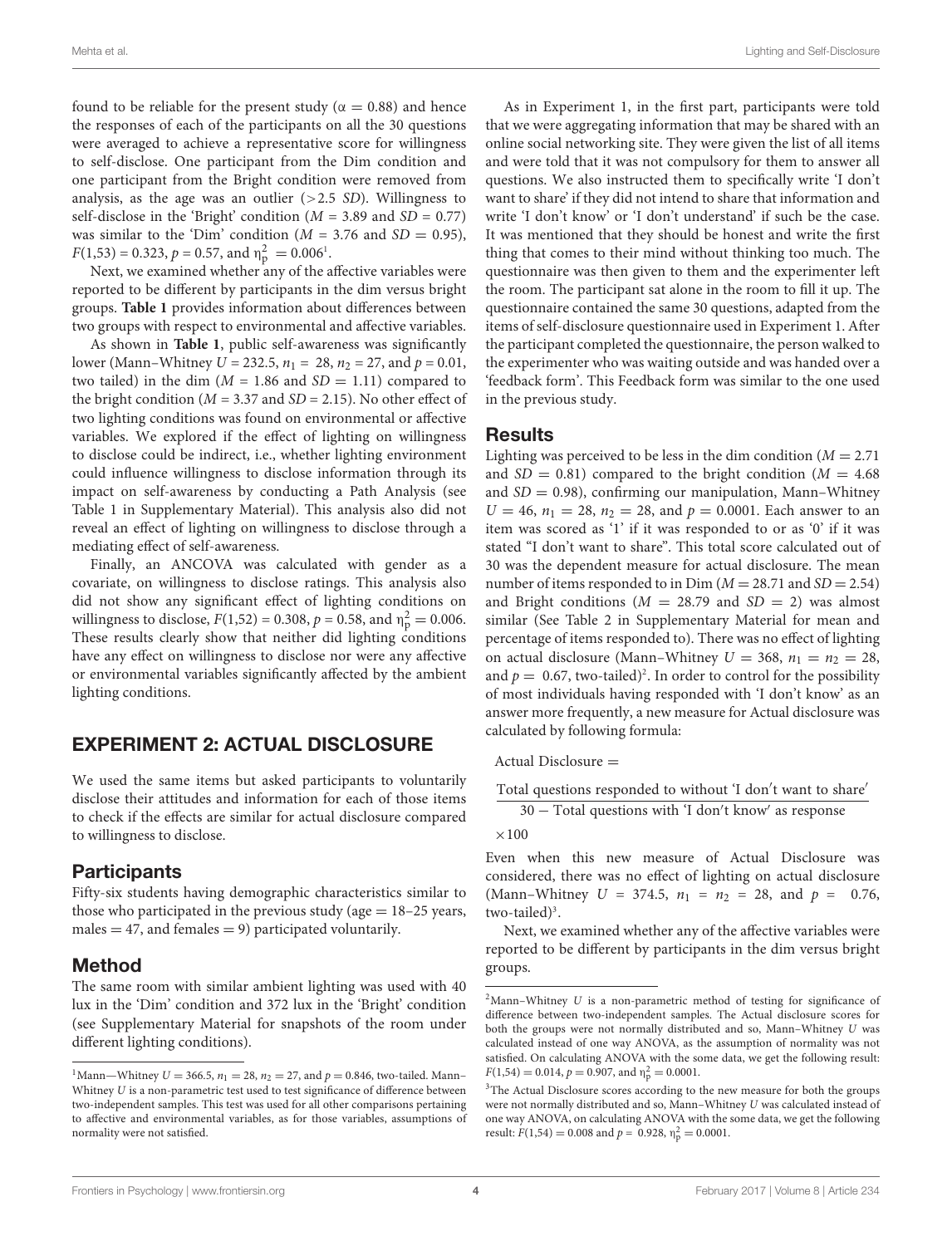As seen in **[Table 2](#page-2-1)**, there was no significant difference between the dim ( $M = 4.0$  and  $SD = 1.53$ ) and bright ( $M = 3.9$  and  $SD =$ 1.72) conditions with respect to perceived anonymity; (Mann– Whitney  $U = 383.0$ ,  $n_1 = n_2 = 28$ , and  $p = 0.88$ , two tailed). Even though this finding was at odds with that reported by [Zhong et al.](#page-5-1) [\(2010\)](#page-5-1), it was in line with that reported by [Steidle](#page-5-15) [and Werth](#page-5-15) [\(2014\)](#page-5-15). Also, participants in the bright condition  $(M = 2.3$  and  $SD = 1.26)$  reported significantly lesser (Mann– Whitney  $U = 255.5$ ,  $n_1 = n_2 = 28$ ,  $p = 0.02$  two-tailed) perceived spaciousness compared to those in the dim condition ( $M = 3.2$ ) and  $SD = 1.54$ ). This result was found to be at odds from that as reported by [Okken et al.](#page-5-7) [\(2013\)](#page-5-7). No other effect of two lighting conditions was found on environmental or affective variables.

Further an ANCOVA was conducted with Gender as a covariate and Actual Disclosure (using the new formula) as the dependent variable and lighting conditions as a fixed factor. This analysis also did not lead to an effect of lighting conditions on actual disclosure,  $F(1,53) = 0.003$ ,  $p = 0.956$ , and  $\eta_p^2$  = 0.0001. The overall results showed hardly any influence of lighting either on disclosure or on any of the affective variables.

## **DISCUSSION**

One arbitrator of empirical uncertainties is a replication attempt. Here, we tried to conceptually replicate the idea that dim environments make people disclose more about themselves. However, two experiments did not find any evidence for such a claim. Experiment 1 involved ratings of willingness to disclose a variety of attitudes and information on social networking sites that implied online disclosure in front of strangers or acquaintances. It was found that willingness to disclose information about self was not influenced by lighting conditions. Indirect effects of lighting on willingness to disclose information about oneself were also not found. In Experiment 2, we asked people to actually disclose (voluntarily) their information for the same list of items as in Experiment 1 and found no effect of lighting on actual disclosure. We also did not find any significant differences on almost all the affective/environmental variables asked at the end of both studies; which also show that such affective states are contextually sensitive. Self-disclosure is a complex measure and can be modified by the cover story of experiments, context, experimenter, motivational goals, and a multitude of related variables. Thus, while we were not able to find any effect of lighting on the Jourard's Self Disclosure scale, we do not claim that no measure will be affected by lighting conditions. Of course, the evidence is more weighted towards a null effect of lighting conditions. Also, considering the fact that data pertaining to most of the variables violated the assumption of normality in the current studies we would need to use much larger sample sizes in future studies.

One possible reason for not tapping differences in affective states could probably be a large variance in population, context and adaptability in different experiments which further echoes

the concern regarding generalization of apparent underlying mechanisms related to luminance. Another concern could be the levels of luminescence selected for the current studies. The accepted standards for Dim and Bright luminescence at workplaces are 150 lux and 1500 lux, respectively (as suggested by [Steidle and Werth,](#page-5-15) [2014\)](#page-5-15). However, we used lighting levels where dim was 40 lux and bright was 372 lux. These levels of lighting were chosen as they were considered apt for hostel rooms or corridors where most of the interactions are likely to take place amongst students (which our sample was made of). Moreover, lighting environments of 40 lux were rated as significantly dimmer compared to lighting environments of 372 lux by participants. A third concern is the dependent variable. It is plausible that the items used in our study had little variance and hence were not conducive to priming effects. We do note a ceiling effect in Experiment 2 with most participants opting to disclose the information on almost all items. This can be further colored by the participant pool (here, college students) but again, this is similar to many previous studies.

More broadly, the idea that affective contextual evaluations are often represented implicitly in perceptual metaphors [\(Lakoff](#page-5-18) [and Johnson,](#page-5-18) [1999\)](#page-5-18), and that can in turn influence judgments and decisions [\(Lee and Schwarz,](#page-5-19) [2014\)](#page-5-19) has been on the rise. Based on such common associations, some studies have found that experiences of darkness can increase self-disclosure while others have not been able to find such an effect. One major motivation for the current study was to shed more light on some previous discrepant findings. Our results dovetail with the results of [Lecomte et al.](#page-5-5) [\(1981\)](#page-5-5), thus yielding more empirical evidence in support of the finding that subtle environmental factors like lighting do not have effects on information disclosure. It should be noted that studies in which effects of lighting conditions on self disclosure have been reported (e.g., [Carr and Dabbs,](#page-5-2) [1974;](#page-5-2) [Chaikin](#page-5-3) [et al.,](#page-5-3) [1976;](#page-5-3) [Miwa and Hanyu,](#page-5-12) [2006;](#page-5-12) [Okken et al.,](#page-5-7) [2013\)](#page-5-7) also involved variability in client–counselor relationship, décor, trust, gender, or perceived health threats in their experimental settings. The current studies were attempts at studying effects of lighting on disclosure in isolation. We also ensured that other environmental factors do not confound the effect of luminance.

Care and caution is thus called in deciding whether lighting influences self-disclosure. Additionally, we need to be sensitive to the larger problem of false-positives and publication-bias dominant for studies that report statistically positive effects of subtle ambient light conditions. Priming and contextual effects are in general highly sensitive and might not always replicate which suggest that researchers themselves must provide evidence of direct replications [\(Cesario,](#page-5-20) [2014\)](#page-5-20). Hence, it is important for previous researchers who have reported effects of lighting on disclosure to revisit their findings and gage the stability of the effect. Overall, we find limited support for the idea that perceptual metaphors guide unconscious guidance systems via subtle lighting manipulations in the domain of self-disclosure.